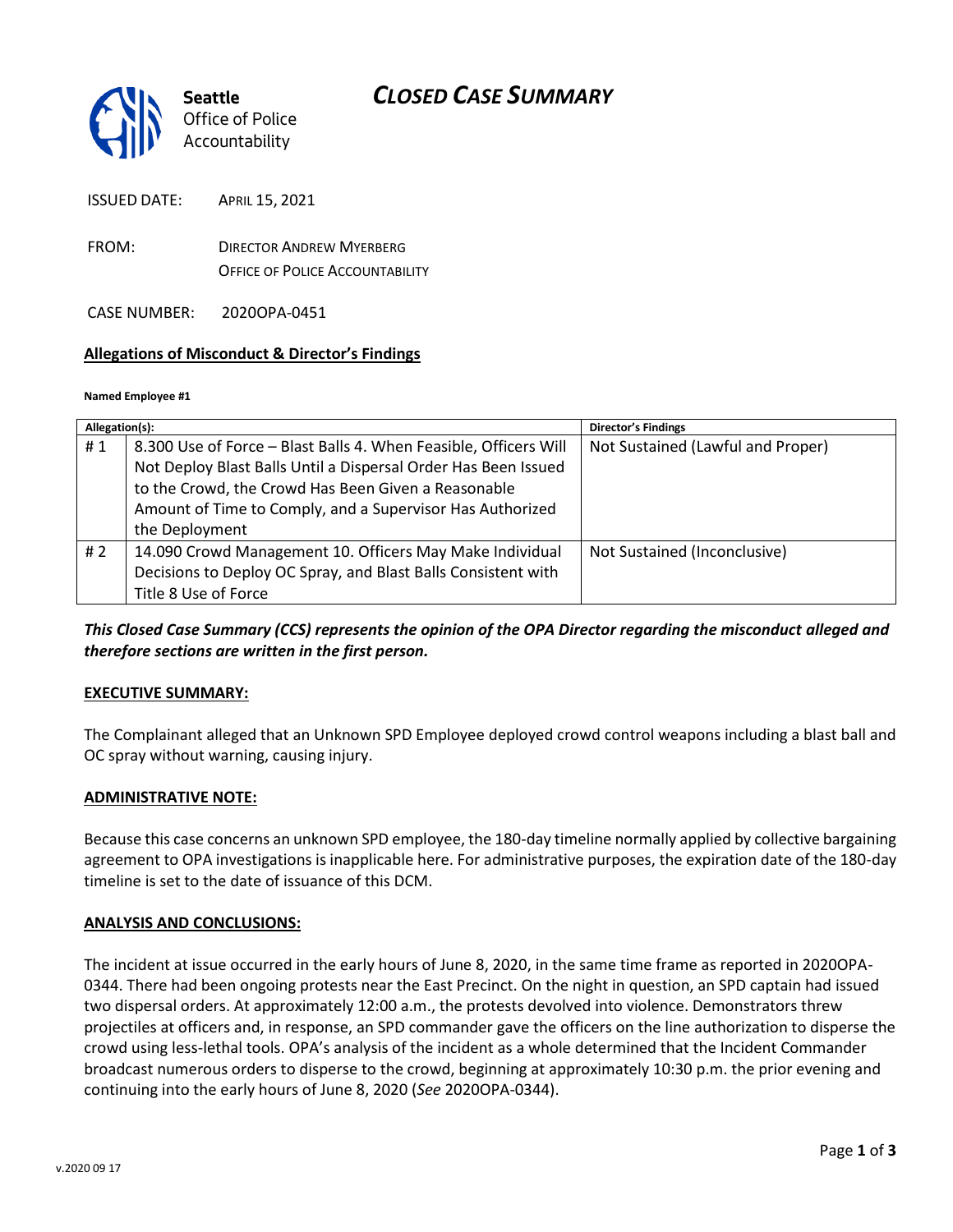# *CLOSED CASE SUMMARY*

OPA CASE NUMBER: 2020OPA-0451

The Complainant recorded video of the incident. The footage showed a small group of protestors standing a few yards away from a line of officers. The identities of the officers could not be determined from the video because it was dark outside, and SPD was using flood lights to illuminate the crowd. During the Complainant's video, a dispersal could be heard. The deployment of blast balls could also be heard and seen in the video. The video also showed a projectile thrown in the direction of the officers and fireworks being set off in the space between the officers and the protestors.

The Complainant gave a verbal description of what they were wearing that night: all black clothing with a black umbrella and pink respirator. OPA's review of the officers' Body Worn Video (BWV) could not identify the Complainant because many protestors were using umbrellas as shields, making it difficult to identify them. The Complainant said they were standing near the front of the barricade facing a line of SPD officers. Behind the officers were a few dozen members of the National Guard. Instructions were given to the protestors to not advance forward, utilize umbrellas, or put anything in officers' faces. The Complainant stated that around 11:30pm there was an announcement that the officers would be forced to declare an unlawful assembly if protesters did not follow the earlier orders.

Around 12:30 a.m., SPD declared the protest an unlawful assembly and began efforts to disperse the crowd by pushing them southbound on 11th Avenue towards Pike. SPD then deployed tear gas and flashbangs into the crowd. The Complainant was hit with a flash bang in the upper thigh, which then exploded at their feet. The Complainant did not seek medical attention for their physical injuries, but later received mental health treatment. Their psychiatrist diagnosed them with acute distress disorder following the incident.

OPA interviewed a witness who was with the Complainant. The witness described the standoff between the protestors and police line, stating that it held for a long time. The witness said that suddenly a "flashbang grenade" exploded near the center of the crowd. Dispersal orders were given, and the officers began pushing the crowd backwards. At that time, the Complainant was hit with the blast ball. The witness did not see who deployed the blast ball.

## **Named Employee #1 - Allegation #1**

## *8.300 Use of Force – Blast Balls 4. When Feasible, Officers Will Not Deploy Blast Balls Until a Dispersal Order Has Been Issued to the Crowd, the Crowd Has Been Given a Reasonable Amount of Time to Comply, and a Supervisor Has Authorized the Deployment*

SPD Policy 8.300-POL-10(4) states that when feasible, officers will not deploy blast balls until a dispersal order has been issued to the crowd, the crowd has been given a reasonable time to comply, and deployment is authorized by a supervisor. SPD Policy 8.300-POL-10(4). The policy contains an exception where harm to a person or serious property damage is imminent. *Id*. The policy finally recommends that officers use the low "bowling style" deployment rather than throwing the blast ball overhand. *Id*.

The officers deployed blast balls after at least two dispersal orders had been given. Members of the crowd did not disperse and continued to throw various projectiles at the officer line. Neither the Complainant nor the witness saw who threw the blast ball that hit the Complainant.

As discussed below, OPA is unable to determine which officer deployed the blast ball that injured the Complainant. However, from review of the BWV, the Complainant's statement, and the Complainant's video, OPA can conclude,



**Seattle** *Office of Police Accountability*